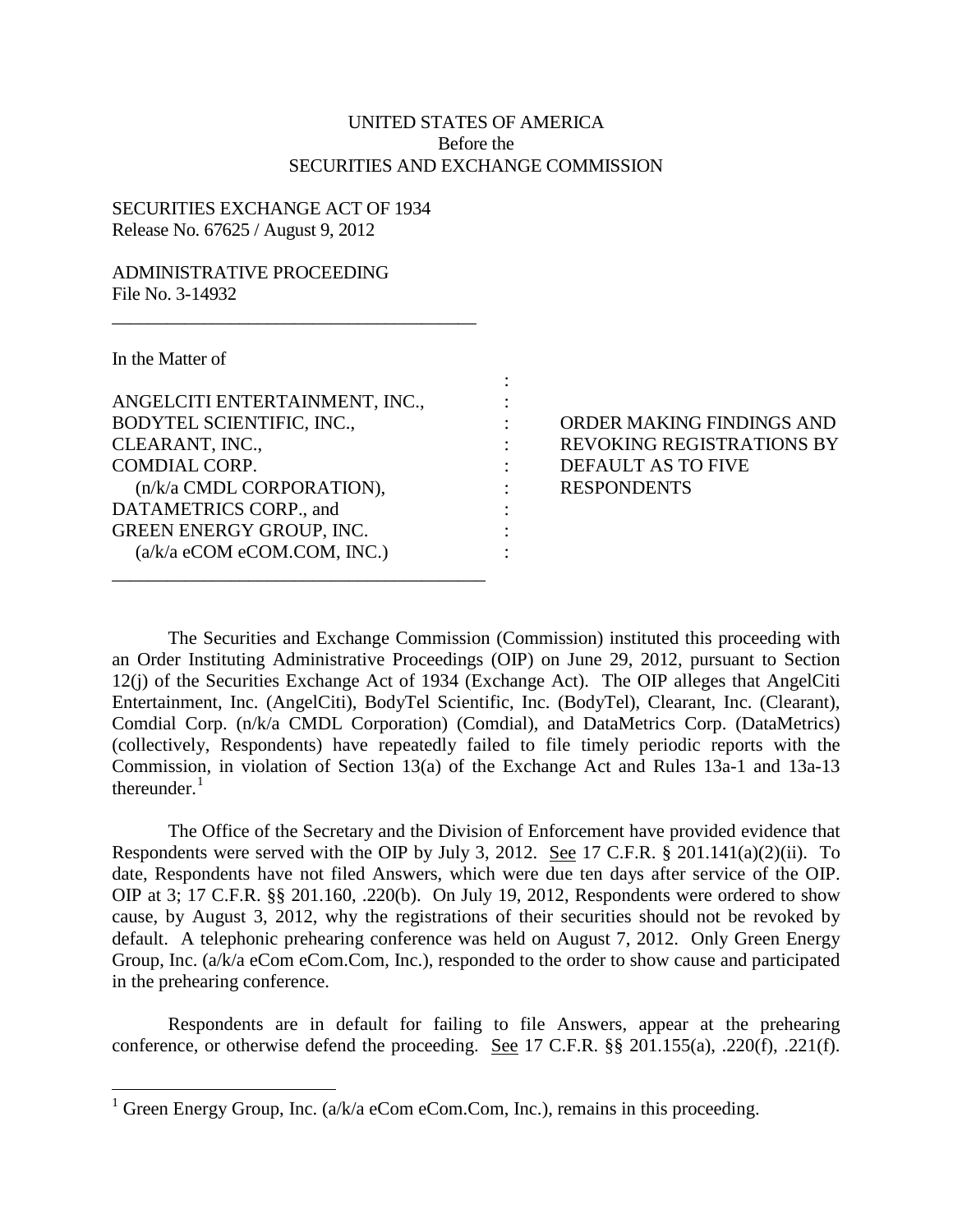Accordingly, as authorized by Rule 155(a) of the Commission's Rules of Practice, I find the following allegations in the OIP to be true.

AngelCiti (Central Index Key Number (CIK No.) 1084122) is a revoked corporation located in Boca Raton, Florida, with a class of securities registered with the Commission pursuant to Exchange Act Section 12(g). AngelCiti is delinquent in its periodic filings with the Commission, having not filed any periodic reports since it filed a Form 10-Q for the period ended March 31, 2008, which reported a net loss of \$2,167 for the prior three months. As of June 25, 2012, the common stock of AngelCiti was quoted on OTC Link (formerly "Pink Sheets") operated by OTC Markets Group Inc. (OTC Link), had six market makers, and was eligible for the "piggyback" exception of Exchange Act Rule 15c2-11(f)(3).

BodyTel (CIK No. 1341259) is a defaulted Nevada corporation located in Jacksonville, Florida, with a class of securities registered with the Commission pursuant to Exchange Act Section 12(g). BodyTel is delinquent in its periodic filings with the Commission, having not filed any periodic reports since it filed a Form 10-Q for the period ended August 31, 2008, which reported a net loss of \$13,682,802 for the prior six months. As of June 25, 2012, the common stock of BodyTel was quoted on OTC Link, had ten market makers, and was eligible for the "piggyback" exception of Exchange Act Rule 15c2-11(f)(3).

Clearant (CIK No. 1238579) is a forfeited Delaware corporation located in Orlando, Florida, with a class of securities registered with the Commission pursuant to Exchange Act Section 12(g). Clearant is delinquent in its periodic filings with the Commission, having not filed any periodic reports since it filed a Form 10-Q for the period ended June 30, 2009, which reported a net loss of \$1,038,000 for the prior six months. As of June 25, 2012, the common stock of Clearant was quoted on OTC Link, had nine market makers, and was eligible for the "piggyback" exception of Exchange Act Rule 15c2-11(f)(3).

Comdial (CIK No. 230131) is a dissolved Delaware corporation located in Sarasota, Florida, with a class of securities registered with the Commission pursuant to Exchange Act Section 12(g). Comdial is delinquent in its periodic filings with the Commission, having not filed any periodic reports since it filed a Form 10-KSB for the period ended December 31, 2004, which reported a net loss of \$7,678,000 for the prior year. On May 26, 2005, Comdial filed a Chapter 11 petition in the U.S. Bankruptcy Court for the District of Delaware, which was still pending as of June 25, 2012. As of June 25, 2012, the common stock of Comdial was not publicly quoted or traded.

DataMetrics (CIK No. 27082) is a void Delaware corporation located in Orlando, Florida, with a class of securities registered with the Commission pursuant to Exchange Act Section 12(g). DataMetrics is delinquent in its periodic filings with the Commission, having not filed any periodic reports since it filed a Form 10-QSB for the period ended January 31, 2008, which reported a net loss of \$190,000 for the prior three months. As of June 25, 2012, the common stock of DataMetrics was quoted on OTC Link, had seven market makers, and was eligible for the "piggyback" exception of Exchange Act Rule 15c2-11(f)(3).

In addition to repeated failures to file timely periodic reports, Respondents have failed to heed delinquency letters sent to them by the Division of Corporation Finance requesting